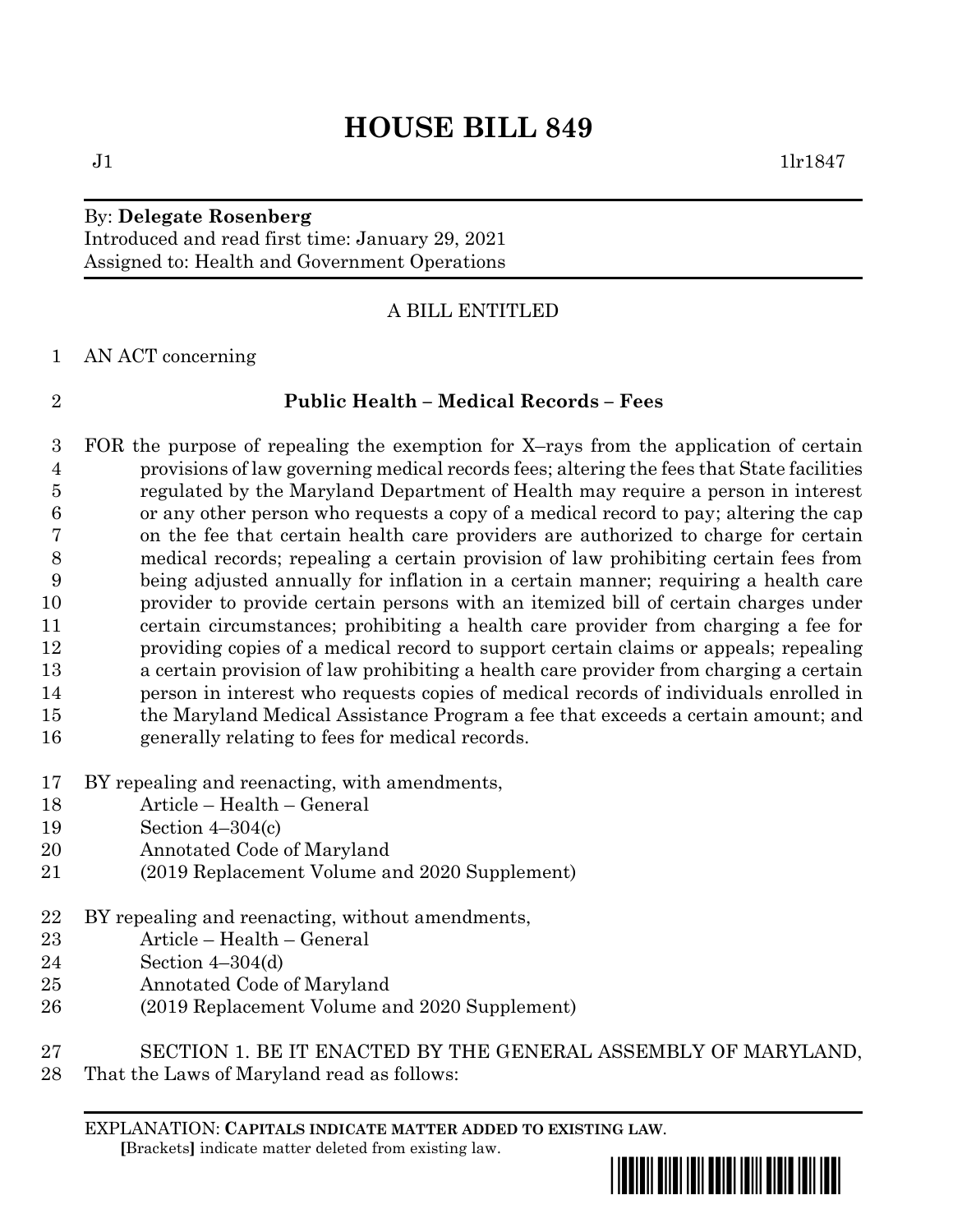|                                  | $\overline{2}$<br><b>HOUSE BILL 849</b>                                                                                                                                                                                                                                                                                                                                                                                                                                              |
|----------------------------------|--------------------------------------------------------------------------------------------------------------------------------------------------------------------------------------------------------------------------------------------------------------------------------------------------------------------------------------------------------------------------------------------------------------------------------------------------------------------------------------|
| $\mathbf 1$                      | Article - Health - General                                                                                                                                                                                                                                                                                                                                                                                                                                                           |
| $\overline{2}$                   | $4 - 304.$                                                                                                                                                                                                                                                                                                                                                                                                                                                                           |
| $\boldsymbol{3}$<br>4            | In this subsection, "medical record" includes a copy of a medical<br>$\left( \text{c}\right)$<br>(1)<br>(i)<br>bill that has been requested by an individual.                                                                                                                                                                                                                                                                                                                        |
| $\overline{5}$                   | The provisions of this subsection do not apply to x-rays.<br>(iii)                                                                                                                                                                                                                                                                                                                                                                                                                   |
| $6\phantom{.}6$<br>7             | A health care provider may require a person in interest or any other<br>(2)<br>authorized person who requests a copy of a medical record to pay [for the cost of copying:                                                                                                                                                                                                                                                                                                            |
| 8<br>9                           | For State facilities regulated by the Maryland Department of<br>(i)<br>Health, as provided in $\S$ 4-206 of the General Provisions Article; or                                                                                                                                                                                                                                                                                                                                       |
| 10<br>11                         | For all other health care providers, a reasonable cost-based fee<br>(ii)<br>for providing the information requested] A FEE AS PROVIDED IN THIS SUBSECTION.                                                                                                                                                                                                                                                                                                                           |
| 12<br>13<br>14<br>15<br>16<br>17 | <b>Except</b> as provided in subparagraph (iii) of this paragraph, for a<br>(3)<br>(i)<br>copy of a medical record requested by a person in interest or any other authorized person<br>under paragraph $(2)(ii)$ of this subsection, a] A health care provider may charge a fee for<br>copying [and], mailing, PREPARING, AND HANDLING A MEDICAL RECORD not exceeding<br>[76] 50 cents for each page of the medical record OR A FLAT FEE OF \$5, WHICHEVER IS<br><b>GREATER.</b>     |
| 18<br>19                         | In addition to the fee charged under subparagraph (i) of this<br>(ii)<br>paragraph, a hospital or a health care provider may charge[:                                                                                                                                                                                                                                                                                                                                                |
| 20<br>21<br>22<br>23             | Subject to the fee limitations that apply to persons in<br>1.<br>interest under 45 C.F.R. 164.524 and any guidance on those limitations issued by the U.S.<br>Department of Health and Human Services, a preparation fee not to exceed \$22.88 for<br>medical record retrieval and preparation; and                                                                                                                                                                                  |
| 24<br>25                         | 2.<br>The <b>THE</b> actual cost for postage [and handling] of the<br>medical record.                                                                                                                                                                                                                                                                                                                                                                                                |
| 26<br>27<br>28<br>29<br>30<br>31 | Subject to the fee limitations that apply to persons in interest<br>(iii)<br>under 45 C.F.R. 164.524 and any guidance on those limitations issued by the U.S.<br>Department of Health and Human Services, a hospital or a health care provider that uses<br>or maintains the requested medical records in an electronic format may charge for an<br>electronic copy of a medical record in an electronic format requested by a person in interest<br>or any other authorized person: |
| 32<br>33                         | A preparation fee not to exceed \$22.88 for electronic<br>1.<br>format medical records retrieval and preparation;                                                                                                                                                                                                                                                                                                                                                                    |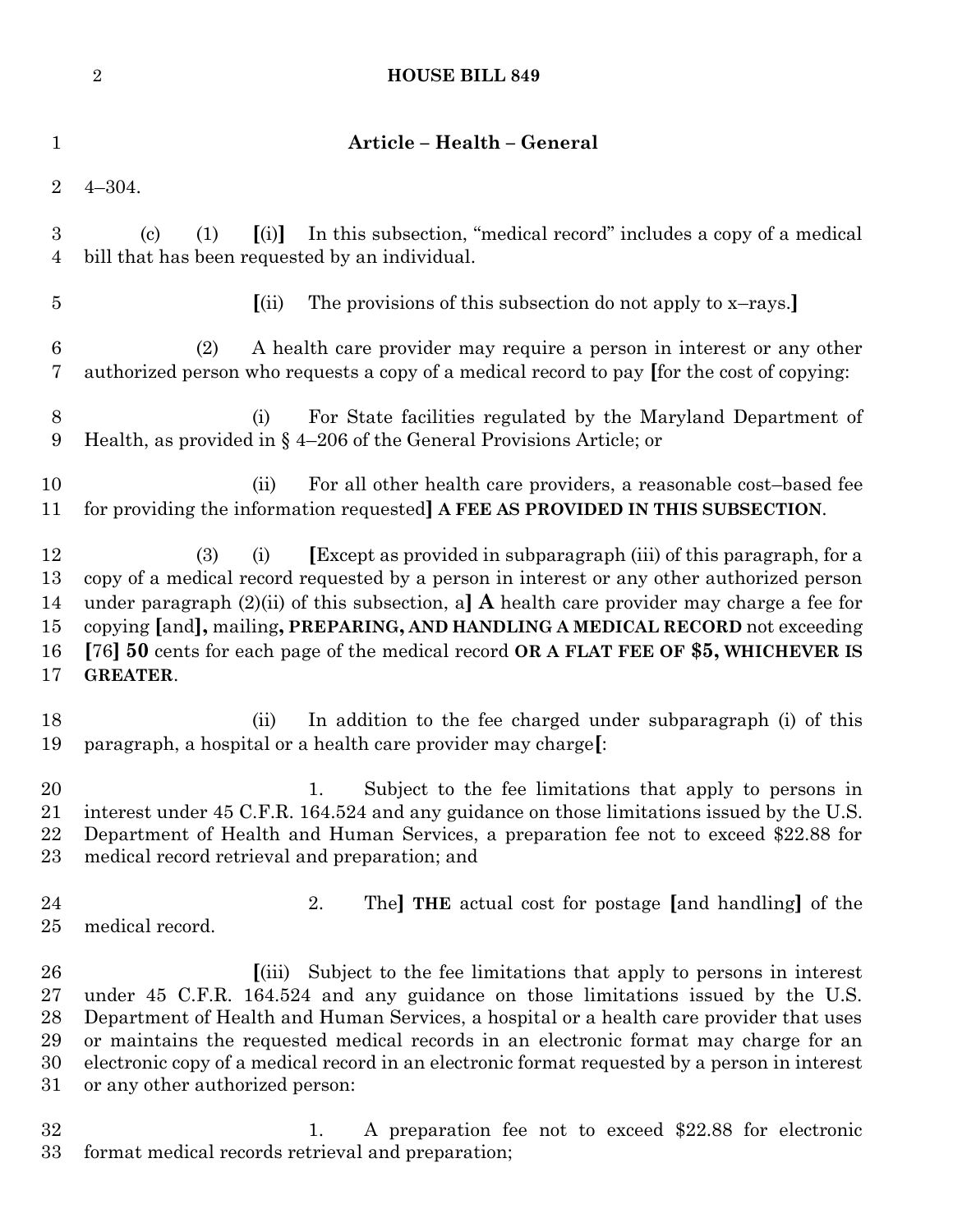### **HOUSE BILL 849** 3

 2. A per–page fee of 75% of the per–page fee charged by a health care provider under subparagraph (i) of this paragraph that may not exceed \$80; and

 3. The actual cost for postage and handling of the electronic format medical records.**]**

 (4) **[**(i) Except as provided in subparagraph (ii) of this paragraph, the**] THE** fees charged under paragraph (3) of this subsection may be adjusted annually for inflation in accordance with the Consumer Price Index.

 **[**(ii) The preparation fee charged for medical record retrieval and preparation under paragraph (3)(ii)1 of this subsection and for retrieval and preparation of a medical record in an electronic format under paragraph (3)(iii)1 of this subsection may not be adjusted annually for inflation in accordance with the Consumer Price Index.**]**

 **(5) IF A FEE IS CHARGED UNDER THIS SUBSECTION, THE HEALTH CARE PROVIDER SHALL PROVIDE THE PERSON IN INTEREST OR THE AUTHORIZED PERSON WITH AN ITEMIZED BILL OF THE CHARGES ASSESSED FOR THE COPIED MEDICAL RECORDS.**

 **(6) A HEALTH CARE PROVIDER MAY NOT CHARGE A FEE FOR PROVIDING COPIES OF A MEDICAL RECORD TO SUPPORT A CLAIM OR APPEAL UNDER ANY PROVISION OF THE SOCIAL SECURITY ACT OR UNDER ANY STATE NEEDS–BASED BENEFIT OR PROGRAM.**

 **[**(5)**] (7)** (i) Except as provided in subparagraph (ii) of this paragraph, a health care provider may charge a fee, as authorized under **[**paragraphs**] PARAGRAPH** (3) **[**and (4)**]** of this subsection, for the retrieval, copying, preparation, mailing, and actual cost of postage and handling of a medical record disclosed under § 4–306 of this subtitle.

 (ii) If a government unit or agency or court–appointed guardian ad litem in a criminal or juvenile delinquency court proceeding makes a request for the disclosure of a medical record under § 4–306 of this subtitle, a health care provider may not charge the government unit or agency or court–appointed guardian ad litem a fee for the retrieval, copying, preparation, mailing, and actual cost of postage and handling of the medical record.

 **[**(6) Notwithstanding any other provision of law, a health care provider may not charge a person in interest, except for an attorney appointed in writing by a person in interest, who requests a copy of a medical record of an individual enrolled in the Maryland Medical Assistance Program a fee that exceeds \$20, adjusted annually for inflation in accordance with the Consumer Price Index, for each 100 pages or portion of 100 pages copied.**]**